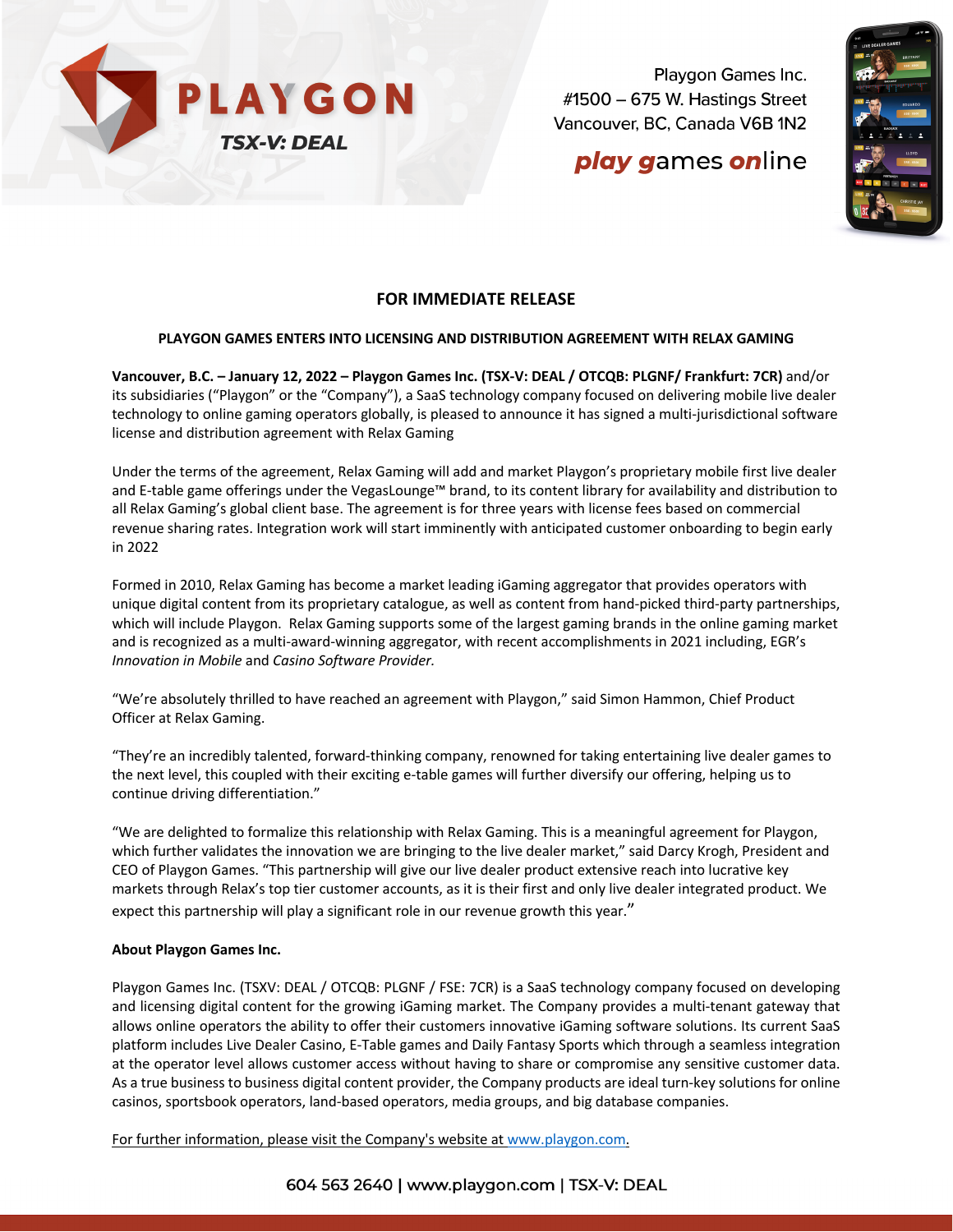

Playgon Games Inc. #1500 - 675 W. Hastings Street Vancouver, BC, Canada V6B 1N2

## **play games online**



#### **About Relax Gaming**

Relax Gaming Group was founded in 2010 with the goal of simplifying B2B content delivery for the modern iGaming landscape. With business simplicity and collaboration central to its ethos, its rapid and sustained expansion has been conceived in order to deliver unparalleled global reach.

Via a quick one-time integration, Relax Gaming now provides access to a roster of 3000+ casino games and a diverse range of proprietary products, including Poker, Bingo and its own extensive slot portfolio. High-quality aggregated content from more than 75 partner studios, is provided through its selected Silver Bullet (commercially represented) and Powered By Relax (commercially independent) partners.

Regulated markets are also at the heart of its growth strategy, with licenses held in multiple jurisdictions including: the Malta Gaming Authority, the Gibraltar Licensing Authority, the UK Gambling Commission and the Romanian National Gaming Office (ONJN). In addition to licensed operations, Relax Gaming fully supports regulated markets such as Denmark, Sweden, Estonia and Latvia.

Relax Gaming was acquired by the Kindred Group in July 2021, valuing the company in excess of 300 million Euros. The acquisition accelerates Kindred's strategy to increase its focus on product and customer experience, as well as strengthening Kindred's product control and product differentiation capabilities.

For more information, please visit www.relax-gaming.com.

For further information, contact:

Mike Marrandino, Director Tel: (604) 722-5225 Email: mikem@playgon.com

Virtus Advisory Group Tel: (416)-644-5081 Email: info@virtusadvisory.com

**Corporate Communications:** InvestorBrandNetwork (IBN) Los Angeles, California www.InvestorBrandNetwork.com 310.299.1717 Office Editor@InvestorBrandNetwork.com